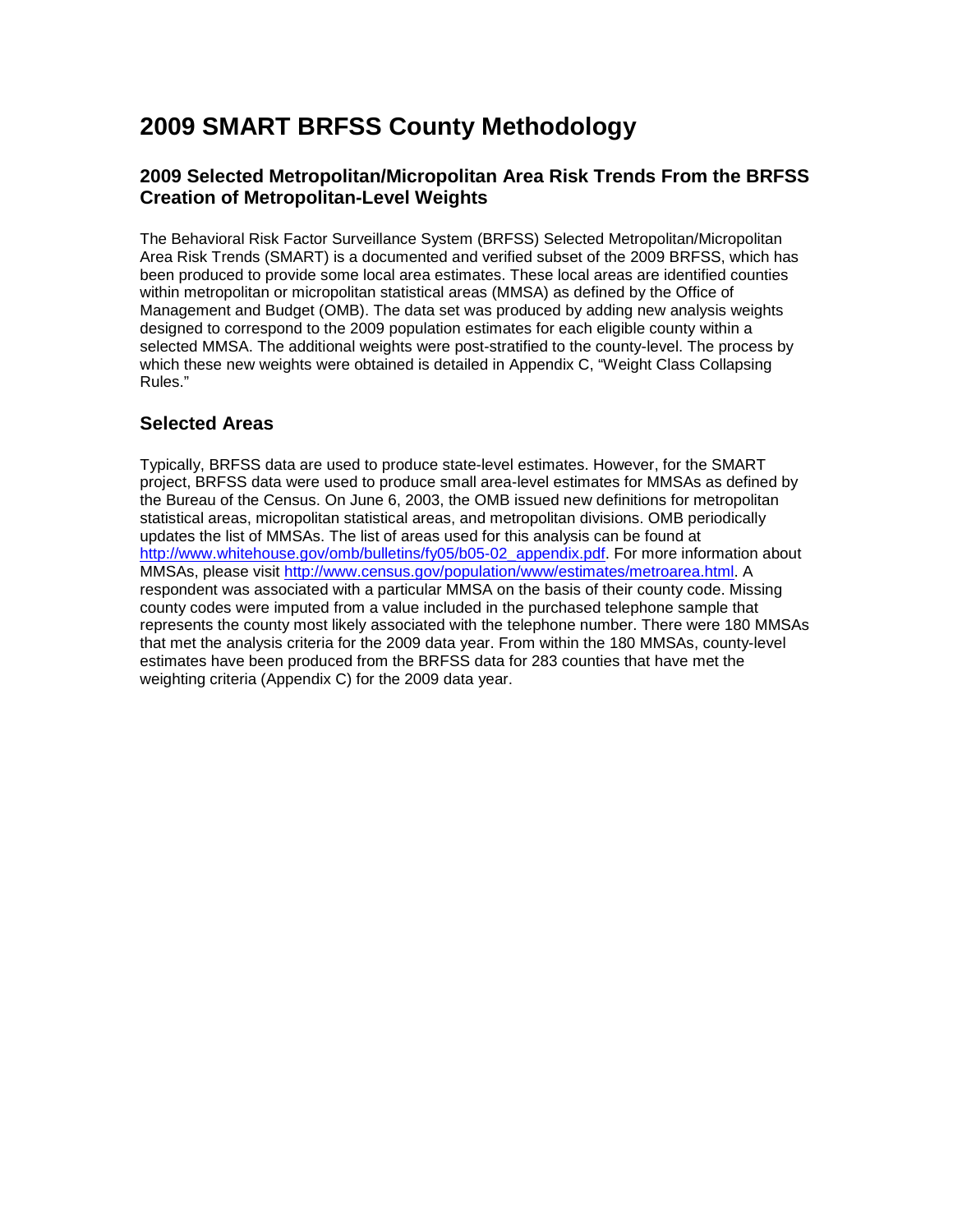### **Appendix A: List of Variables added to the 2009 Data**

#### **Data Documentation for the 13 Variables Added to the 2009 BRFSS Data**

- **ADJCNTY** County-level post-stratification weight. This factor is multiplied by the design weight (\_WT2) to get the final County-level weight (\_CNTYWT).
- AGE CNTY Age categories used to set up the initial weighting classes for the county-level weights.
	- $1 18 24$
	- $2 25 34$
	- $3 35 44$
	- $4 45 54$
	- $5 55 64$
	- $6 65 +$

**AGE\_C\_F** Age categories used in the final weighting classes for the county-level weights.

- $1 18 24$  $2 - 25 - 34$  $3 - 35 - 44$  $4 - 45 - 54$  $5 - 55 - 64$  $6 - 65 +$  $7 - 18 - 34$
- $8 35 54$
- $9 55+$
- $10 18 44$
- $11 45+$
- 12 18–54
- $14 45 65$
- **RACE CNT** Race categories used to set up the initial weighting classes for the county-level weights.
	- 0 Race not used
	- 1 Non-Hispanic white
	- 2 Hispanic or non-white
- **RACE\_C\_F** Race categories used in the final weighting classes for the county-level weights.
	- 0 Race not used
	- 1 Non-Hispanic white
	- 2 Hispanic or non-white
- **SEX CNTY** Sex categories used to set up the initial and final weighting classes for the county-level weights (weight classes are never collapsed across sex).
	- 1 Male
	- 2 Female
- **\_CNTY** FIPS County code of the county where the respondent lives.This variable is equivalent to CTYCODE, except for respondents with a CTYCODE of "777" or "999." The county code for these respondents was imputed based on information provided by BSB.
- **CNTYNAM** County name of the county where the respondent lives.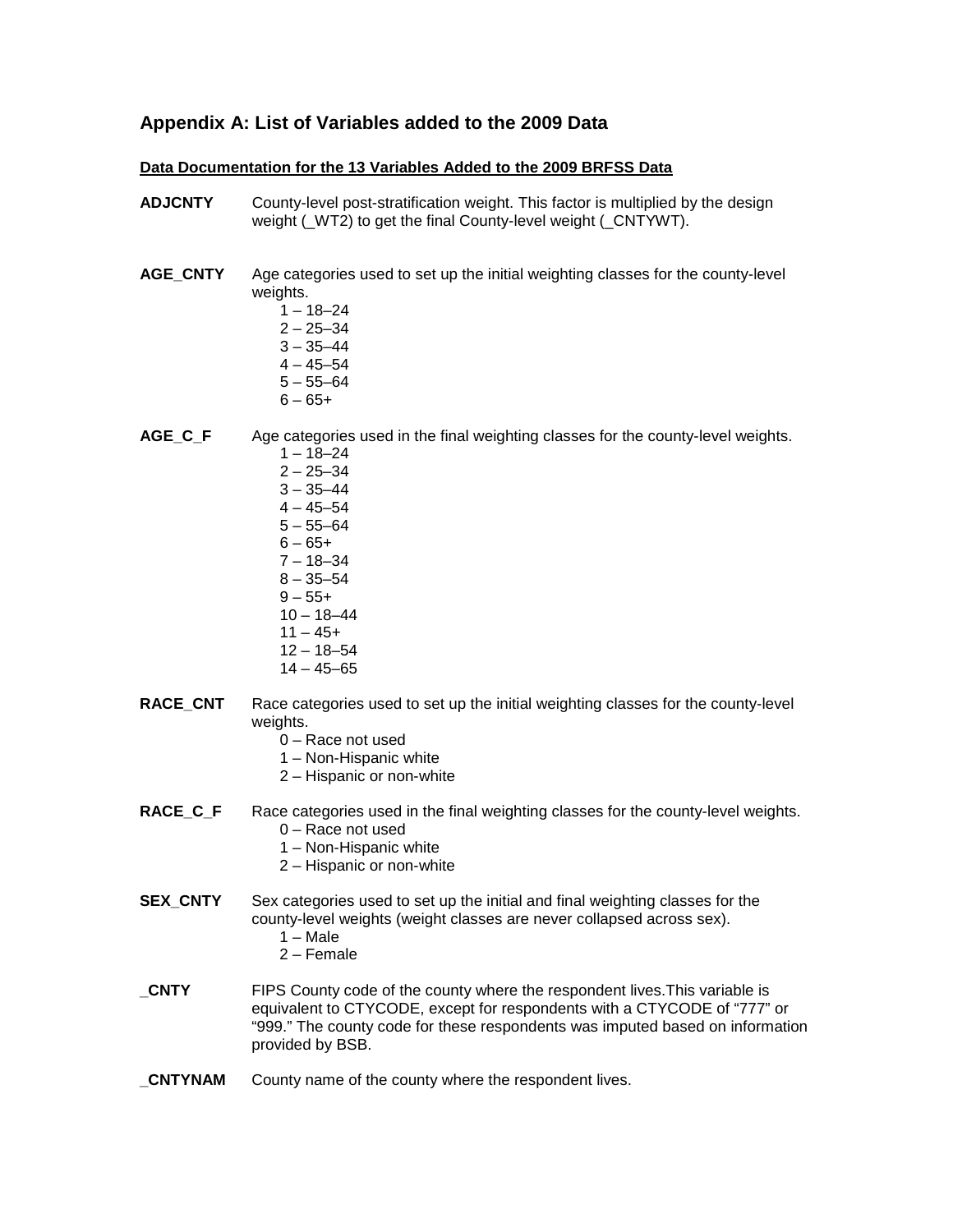**\_CNTYWT** The new county-level weight. This is the weight to use when generating countylevel estimates for questions that were asked of the whole sample.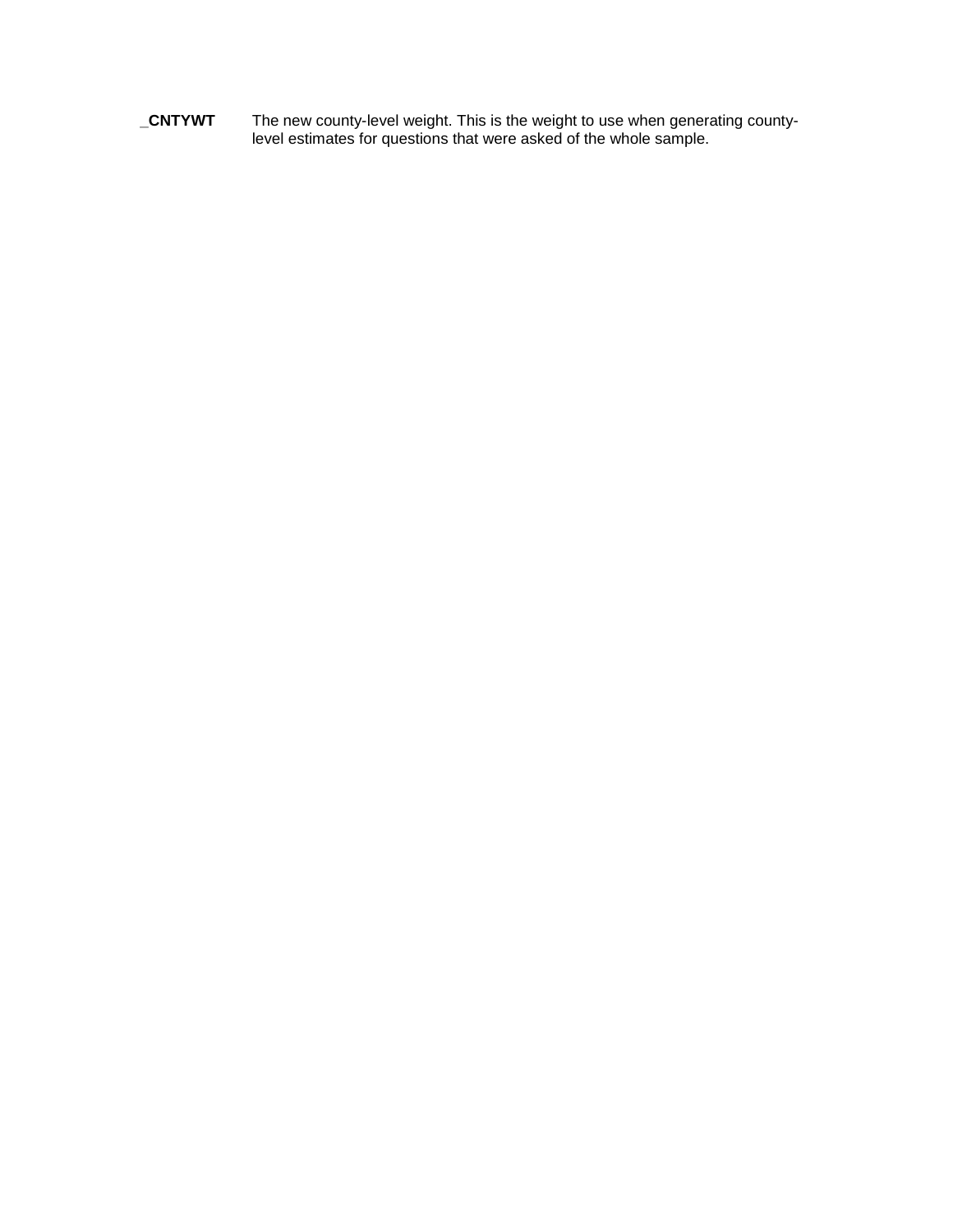### **Appendix B: List of the 283 Counties That Have COUNTY-Level Weights in 2009 BRFSS Data**

| <b>State Name</b> | <b>FIPS State</b> | <b>FIPS County</b> | <b>County Name</b>         |
|-------------------|-------------------|--------------------|----------------------------|
| Alabama           | 1                 | 73                 | Jefferson County           |
| Alabama           | 1                 | 97                 | Mobile County              |
| Alaska            | $\overline{2}$    | 20                 | Anchorage Municipality     |
| Arizona           | 4                 | 13                 | Maricopa County            |
| Arizona           | 4                 | 19                 | Pima County                |
| Arizona           | 4                 | 21                 | <b>Pinal County</b>        |
| Arkansas          | 5                 | $\overline{7}$     | <b>Benton County</b>       |
| Arkansas          | 5                 | 119                | Pulaski County             |
| Arkansas          | 5                 | 143                | <b>Washington County</b>   |
| California        | 6                 | $\mathbf{1}$       | Alameda County             |
| California        | 6                 | 13                 | <b>Contra Costa County</b> |
| California        | 6                 | 37                 | Los Angeles County         |
| California        | 6                 | 59                 | Orange County              |
| California        | 6                 | 65                 | <b>Riverside County</b>    |
| California        | 6                 | 67                 | Sacramento County          |
| California        | 6                 | 71                 | San Bernardino County      |
| California        | 6                 | 73                 | San Diego County           |
| California        | 6                 | 75                 | San Francisco County       |
| California        | 6                 | 81                 | San Mateo County           |
| California        | 6                 | 85                 | Santa Clara County         |
| Colorado          | 8                 | $\mathbf{1}$       | <b>Adams County</b>        |
| Colorado          | 8                 | 5                  | Arapahoe County            |
| Colorado          | 8                 | 31                 | Denver County              |
| Colorado          | 8                 | 35                 | Douglas County             |
| Colorado          | 8                 | 41                 | El Paso County             |
| Colorado          | 8                 | 59                 | Jefferson County           |
| Colorado          | 8                 | 69                 | <b>Larimer County</b>      |
| Colorado          | 8                 | 123                | <b>Weld County</b>         |
| Connecticut       | 9                 | $\mathbf{1}$       | <b>Fairfield County</b>    |
| Connecticut       | 9                 | 3                  | <b>Hartford County</b>     |
| Connecticut       | 9                 | $\overline{7}$     | Middlesex County           |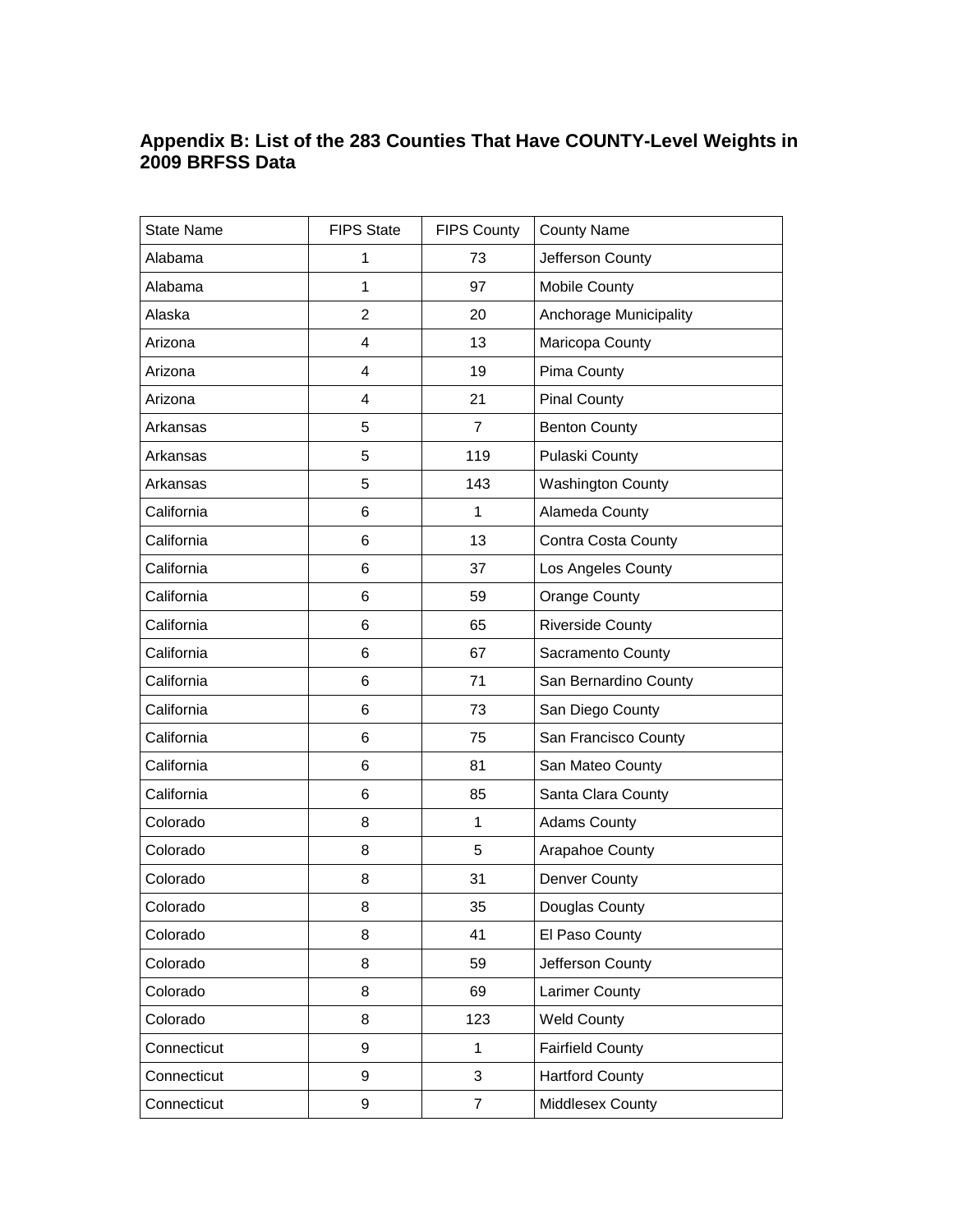| <b>State Name</b>    | <b>FIPS State</b> | <b>FIPS County</b> | <b>County Name</b>       |
|----------------------|-------------------|--------------------|--------------------------|
| Connecticut          | 9                 | 9                  | New Haven County         |
| Connecticut          | 9                 | 13                 | <b>Tolland County</b>    |
| Delaware             | 10                | 1                  | <b>Kent County</b>       |
| Delaware             | 10                | 3                  | New Castle County        |
| Delaware             | 10                | 5                  | <b>Sussex County</b>     |
| District of Columbia | 11                | 1                  | District of Columbia     |
| Florida              | 12                | 11                 | <b>Broward County</b>    |
| Florida              | 12                | 31                 | <b>Duval County</b>      |
| Florida              | 12                | 57                 | Hillsborough County      |
| Florida              | 12                | 86                 | Miami-Dade County        |
| Florida              | 12                | 95                 | Orange County            |
| Florida              | 12                | 97                 | Osceola County           |
| Florida              | 12                | 99                 | Palm Beach County        |
| Florida              | 12                | 103                | <b>Pinellas County</b>   |
| Georgia              | 13                | 63                 | <b>Clayton County</b>    |
| Georgia              | 13                | 67                 | Cobb County              |
| Georgia              | 13                | 89                 | DeKalb County            |
| Georgia              | 13                | 121                | <b>Fulton County</b>     |
| Hawaii               | 15                | 1                  | Hawaii County            |
| Hawaii               | 15                | 3                  | Honolulu County          |
| Hawaii               | 15                | $\overline{7}$     | Kauai County             |
| Hawaii               | 15                | 9                  | Maui County              |
| Idaho                | 16                | 1                  | Ada County               |
| Idaho                | 16                | 19                 | <b>Bonneville County</b> |
| Idaho                | 16                | 27                 | Canyon County            |
| Idaho                | 16                | 69                 | <b>Nez Perce County</b>  |
| <b>Illinois</b>      | 17                | 31                 | Cook County              |
| <b>Illinois</b>      | 17                | 43                 | DuPage County            |
| Illinois             | 17                | 97                 | Lake County              |
| <b>Illinois</b>      | 17                | 197                | <b>Will County</b>       |
| Indiana              | 18                | $\mathfrak{S}$     | Allen County             |
| Indiana              | 18                | 89                 | Lake County              |
| Indiana              | 18                | 97                 | <b>Marion County</b>     |
| Indiana              | 18                | 163                | Vanderburgh County       |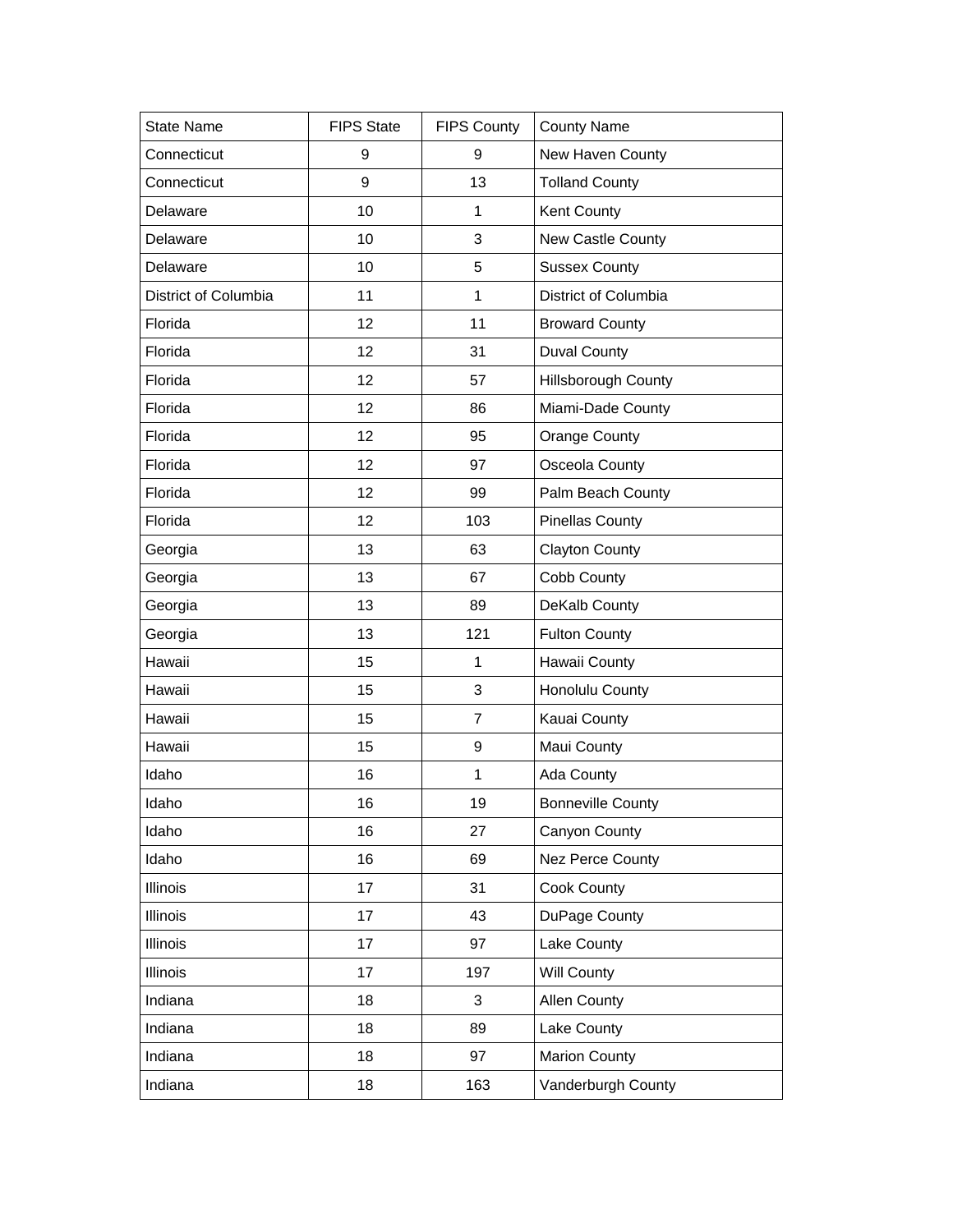| <b>State Name</b> |                   |                    |                               |
|-------------------|-------------------|--------------------|-------------------------------|
|                   | <b>FIPS State</b> | <b>FIPS County</b> | <b>County Name</b>            |
| lowa              | 19                | 113                | <b>Linn County</b>            |
| lowa              | 19                | 153                | Polk County                   |
| lowa              | 19                | 163                | <b>Scott County</b>           |
| Kansas            | 20                | 15                 | <b>Butler County</b>          |
| Kansas            | 20                | 45                 | Douglas County                |
| Kansas            | 20                | 91                 | Johnson County                |
| Kansas            | 20                | 103                | Leavenworth County            |
| Kansas            | 20                | 161                | <b>Riley County</b>           |
| Kansas            | 20                | 173                | Sedgwick County               |
| Kansas            | 20                | 177                | Shawnee County                |
| Kansas            | 20                | 209                | <b>Wyandotte County</b>       |
| Kentucky          | 21                | 111                | Jefferson County              |
| Louisiana         | 22                | 17                 | Caddo Parish                  |
| Louisiana         | 22                | 19                 | Calcasieu Parish              |
| Louisiana         | 22                | 33                 | East Baton Rouge Parish       |
| Louisiana         | 22                | 51                 | Jefferson Parish              |
| Louisiana         | 22                | 71                 | Orleans Parish                |
| Louisiana         | 22                | 79                 | Rapides Parish                |
| Louisiana         | 22                | 103                | St. Tammany Parish            |
| Louisiana         | 22                | 109                | Terrebonne Parish             |
| Maine             | 23                | 5                  | <b>Cumberland County</b>      |
| Maine             | 23                | 11                 | Kennebec County               |
| Maine             | 23                | 19                 | Penobscot County              |
| Maine             | 23                | 23                 | Sagadahoc County              |
| Maine             | 23                | 31                 | <b>York County</b>            |
| Maryland          | 24                | 3                  | Anne Arundel County           |
| Maryland          | 24                | 5                  | <b>Baltimore County</b>       |
| Maryland          | 24                | 15                 | <b>Cecil County</b>           |
| Maryland          | 24                | 17                 | <b>Charles County</b>         |
| Maryland          | 24                | 21                 | <b>Frederick County</b>       |
| Maryland          | 24                | 25                 | <b>Harford County</b>         |
| Maryland          | 24                | 27                 | <b>Howard County</b>          |
| Maryland          | 24                | 31                 | <b>Montgomery County</b>      |
| Maryland          | 24                | 33                 | <b>Prince George's County</b> |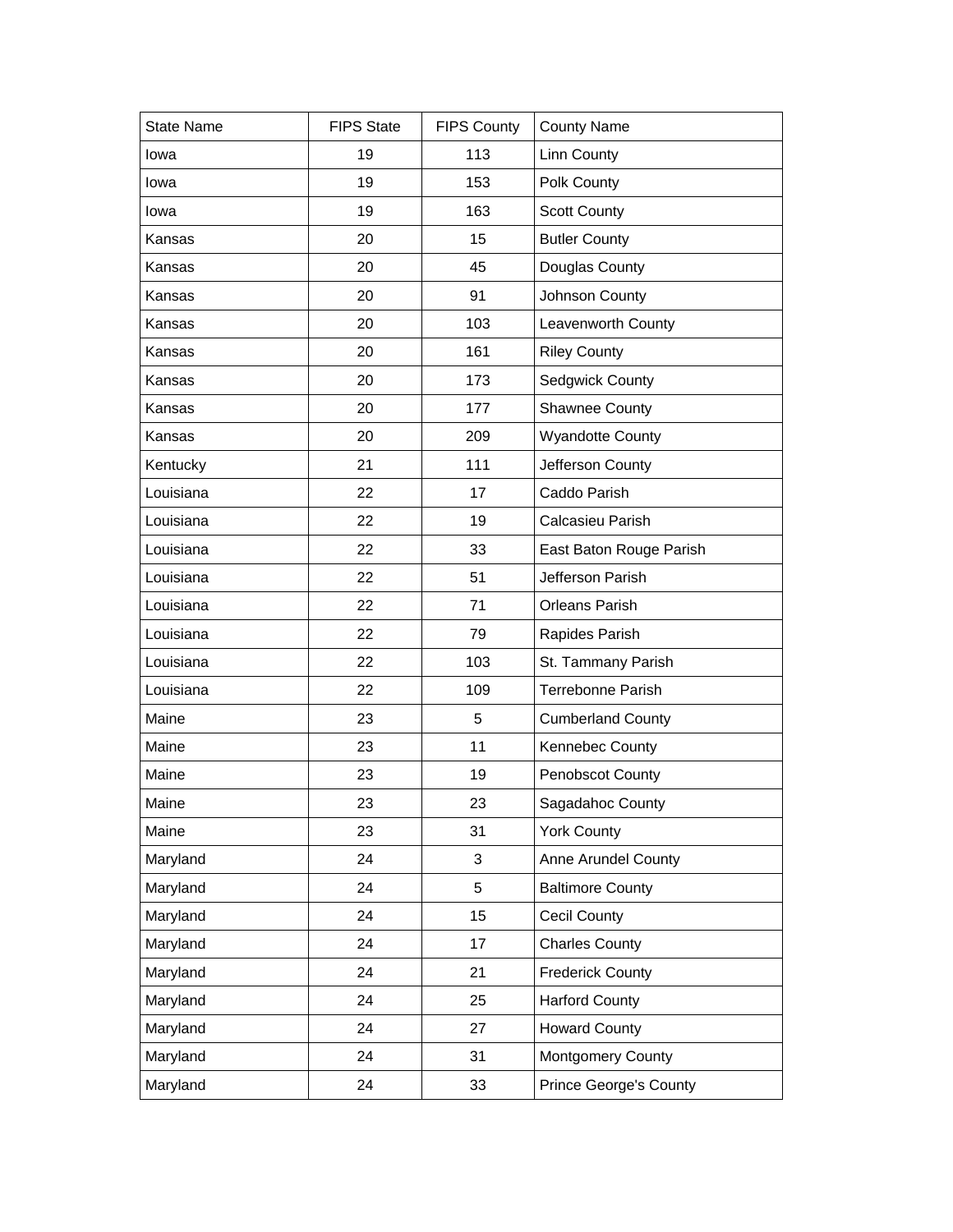| <b>State Name</b> | <b>FIPS State</b> | <b>FIPS County</b> | <b>County Name</b>       |
|-------------------|-------------------|--------------------|--------------------------|
| Maryland          | 24                | 35                 | Queen Anne's County      |
| Maryland          | 24                | 43                 | <b>Washington County</b> |
| Maryland          | 24                | 510                | <b>Baltimore city</b>    |
| Massachusetts     | 25                | 5                  | <b>Bristol County</b>    |
| Massachusetts     | 25                | 9                  | <b>Essex County</b>      |
| Massachusetts     | 25                | 13                 | Hampden County           |
| Massachusetts     | 25                | 15                 | <b>Hampshire County</b>  |
| Massachusetts     | 25                | 17                 | Middlesex County         |
| Massachusetts     | 25                | 21                 | Norfolk County           |
| Massachusetts     | 25                | 23                 | <b>Plymouth County</b>   |
| Massachusetts     | 25                | 25                 | <b>Suffolk County</b>    |
| Massachusetts     | 25                | 27                 | <b>Worcester County</b>  |
| Michigan          | 26                | 81                 | Kent County              |
| Michigan          | 26                | 99                 | Macomb County            |
| Michigan          | 26                | 125                | Oakland County           |
| Michigan          | 26                | 163                | <b>Wayne County</b>      |
| Minnesota         | 27                | 3                  | Anoka County             |
| Minnesota         | 27                | 37                 | Dakota County            |
| Minnesota         | 27                | 53                 | <b>Hennepin County</b>   |
| Minnesota         | 27                | 123                | <b>Ramsey County</b>     |
| Mississippi       | 28                | 33                 | DeSoto County            |
| Mississippi       | 28                | 39                 | George County            |
| Mississippi       | 28                | 45                 | <b>Hancock County</b>    |
| Mississippi       | 28                | 47                 | <b>Harrison County</b>   |
| Mississippi       | 28                | 49                 | <b>Hinds County</b>      |
| Mississippi       | 28                | 59                 | Jackson County           |
| Mississippi       | 28                | 121                | Rankin County            |
| Mississippi       | 28                | 131                | <b>Stone County</b>      |
| Missouri          | 29                | 95                 | Jackson County           |
| Missouri          | 29                | 189                | St. Louis County         |
| Missouri          | 29                | 510                | St. Louis city           |
| Montana           | 30                | 29                 | <b>Flathead County</b>   |
| Montana           | 30                | 31                 | <b>Gallatin County</b>   |
| Montana           | 30                | 93                 | <b>Silver Bow County</b> |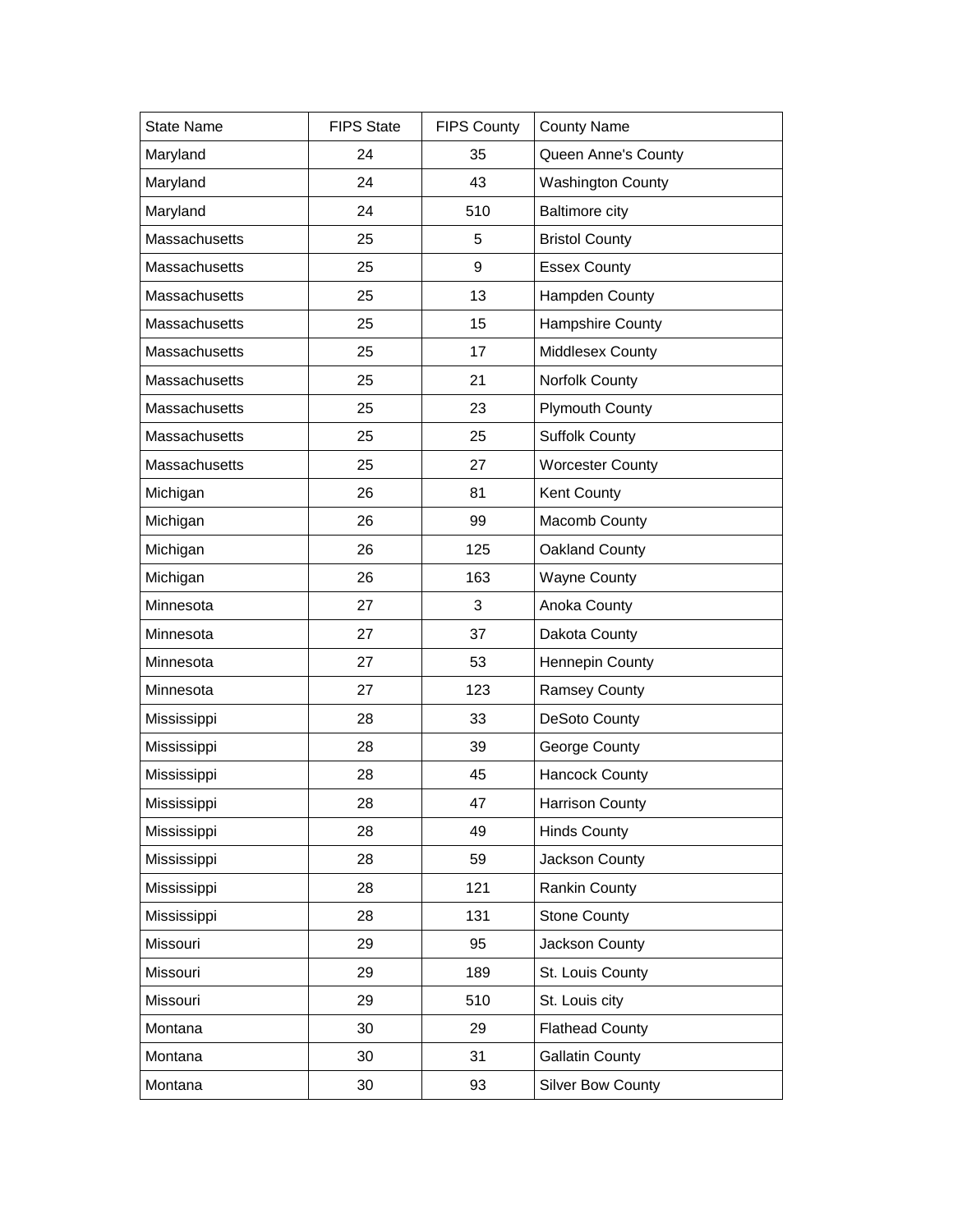| <b>State Name</b> | <b>FIPS State</b> | <b>FIPS County</b> | <b>County Name</b>         |
|-------------------|-------------------|--------------------|----------------------------|
| Montana           | 30                | 111                | <b>Yellowstone County</b>  |
| Nebraska          | 31                | 1                  | <b>Adams County</b>        |
| Nebraska          | 31                | 43                 | Dakota County              |
| Nebraska          | 31                | 55                 | Douglas County             |
| Nebraska          | 31                | 79                 | <b>Hall County</b>         |
| Nebraska          | 31                | 109                | <b>Lancaster County</b>    |
| Nebraska          | 31                | 111                | <b>Lincoln County</b>      |
| Nebraska          | 31                | 119                | <b>Madison County</b>      |
| Nebraska          | 31                | 153                | Sarpy County               |
| Nebraska          | 31                | 157                | <b>Scotts Bluff County</b> |
| Nebraska          | 31                | 159                | <b>Seward County</b>       |
| Nevada            | 32                | 3                  | <b>Clark County</b>        |
| Nevada            | 32                | 31                 | <b>Washoe County</b>       |
| New Hampshire     | 33                | 9                  | <b>Grafton County</b>      |
| New Hampshire     | 33                | 11                 | <b>Hillsborough County</b> |
| New Hampshire     | 33                | 13                 | <b>Merrimack County</b>    |
| New Hampshire     | 33                | 15                 | Rockingham County          |
| New Hampshire     | 33                | 17                 | <b>Strafford County</b>    |
| New Jersey        | 34                | 1                  | <b>Atlantic County</b>     |
| New Jersey        | 34                | 3                  | <b>Bergen County</b>       |
| New Jersey        | 34                | 5                  | <b>Burlington County</b>   |
| New Jersey        | 34                | $\overline{7}$     | Camden County              |
| New Jersey        | 34                | 9                  | Cape May County            |
| New Jersey        | 34                | 13                 | <b>Essex County</b>        |
| New Jersey        | 34                | 15                 | <b>Gloucester County</b>   |
| New Jersey        | 34                | 17                 | <b>Hudson County</b>       |
| New Jersey        | 34                | 19                 | <b>Hunterdon County</b>    |
| New Jersey        | 34                | 21                 | <b>Mercer County</b>       |
| New Jersey        | 34                | 23                 | Middlesex County           |
| New Jersey        | 34                | 25                 | Monmouth County            |
| New Jersey        | 34                | 27                 | Morris County              |
| New Jersey        | 34                | 29                 | Ocean County               |
| New Jersey        | 34                | 31                 | Passaic County             |
| New Jersey        | 34                | 35                 | Somerset County            |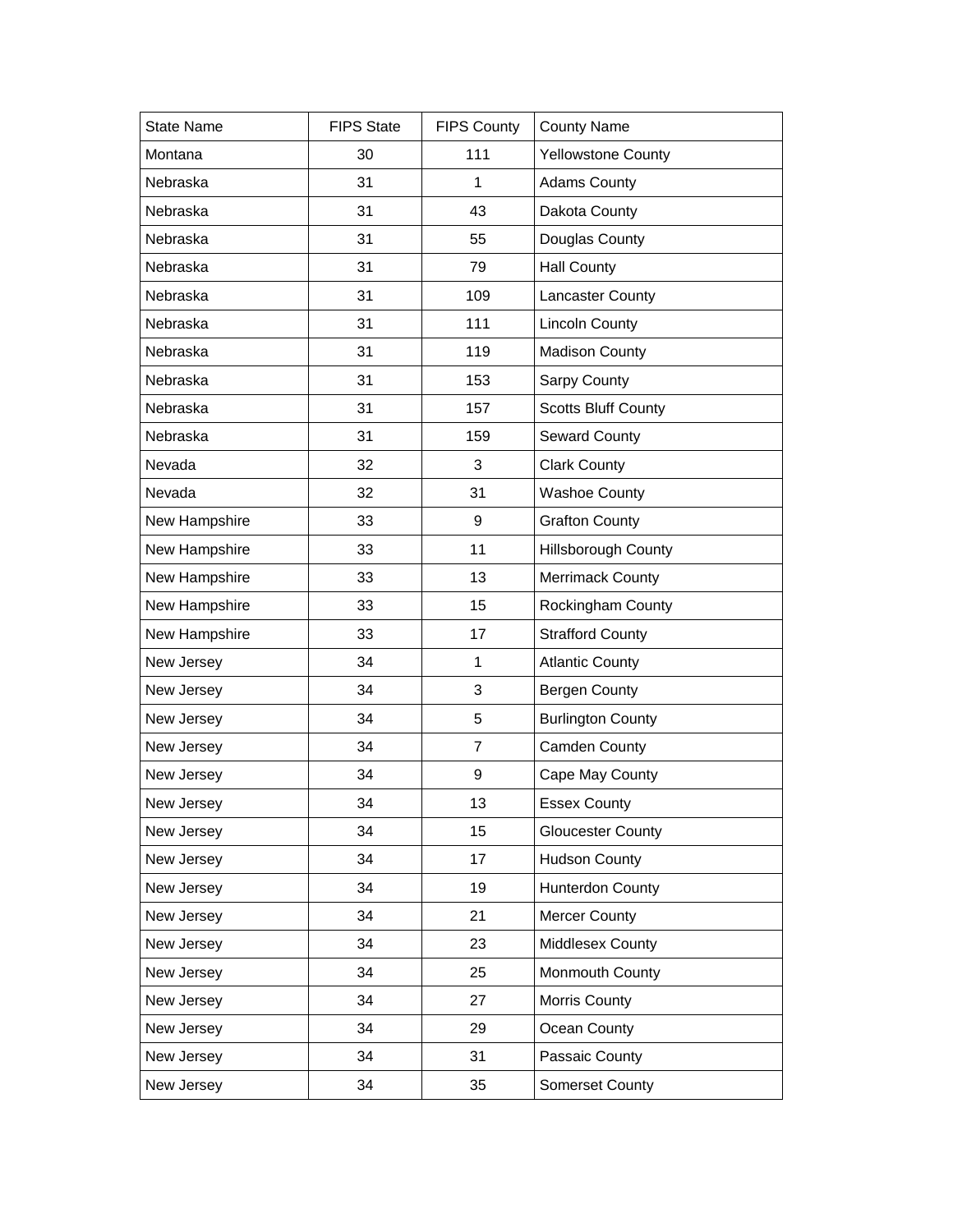| <b>State Name</b> | <b>FIPS State</b> | <b>FIPS County</b> | <b>County Name</b>        |
|-------------------|-------------------|--------------------|---------------------------|
| New Jersey        | 34                | 37                 | <b>Sussex County</b>      |
| New Jersey        | 34                | 39                 | <b>Union County</b>       |
| New Jersey        | 34                | 41                 | <b>Warren County</b>      |
| New Mexico        | 35                | 1                  | <b>Bernalillo County</b>  |
| New Mexico        | 35                | 13                 | Dona Ana County           |
| New Mexico        | 35                | 31                 | <b>McKinley County</b>    |
| New Mexico        | 35                | 43                 | Sandoval County           |
| New Mexico        | 35                | 45                 | San Juan County           |
| New Mexico        | 35                | 49                 | Santa Fe County           |
| New Mexico        | 35                | 61                 | Valencia County           |
| New York          | 36                | 29                 | <b>Erie County</b>        |
| New York          | 36                | 47                 | <b>Kings County</b>       |
| New York          | 36                | 55                 | Monroe County             |
| New York          | 36                | 59                 | Nassau County             |
| New York          | 36                | 61                 | New York County           |
| New York          | 36                | 81                 | Queens County             |
| New York          | 36                | 103                | <b>Suffolk County</b>     |
| New York          | 36                | 119                | <b>Westchester County</b> |
| North Carolina    | 37                | 21                 | <b>Buncombe County</b>    |
| North Carolina    | 37                | 25                 | Cabarrus County           |
| North Carolina    | 37                | 35                 | Catawba County            |
| North Carolina    | 37                | 51                 | <b>Cumberland County</b>  |
| North Carolina    | 37                | 63                 | Durham County             |
| North Carolina    | 37                | 71                 | <b>Gaston County</b>      |
| North Carolina    | 37                | 81                 | <b>Guilford County</b>    |
| North Carolina    | 37                | 89                 | <b>Henderson County</b>   |
| North Carolina    | 37                | 101                | Johnston County           |
| North Carolina    | 37                | 119                | <b>Mecklenburg County</b> |
| North Carolina    | 37                | 129                | New Hanover County        |
| North Carolina    | 37                | 135                | <b>Orange County</b>      |
| North Carolina    | 37                | 151                | Randolph County           |
| North Carolina    | 37                | 179                | <b>Union County</b>       |
| North Carolina    | 37                | 183                | <b>Wake County</b>        |
| North Dakota      | 38                | 15                 | <b>Burleigh County</b>    |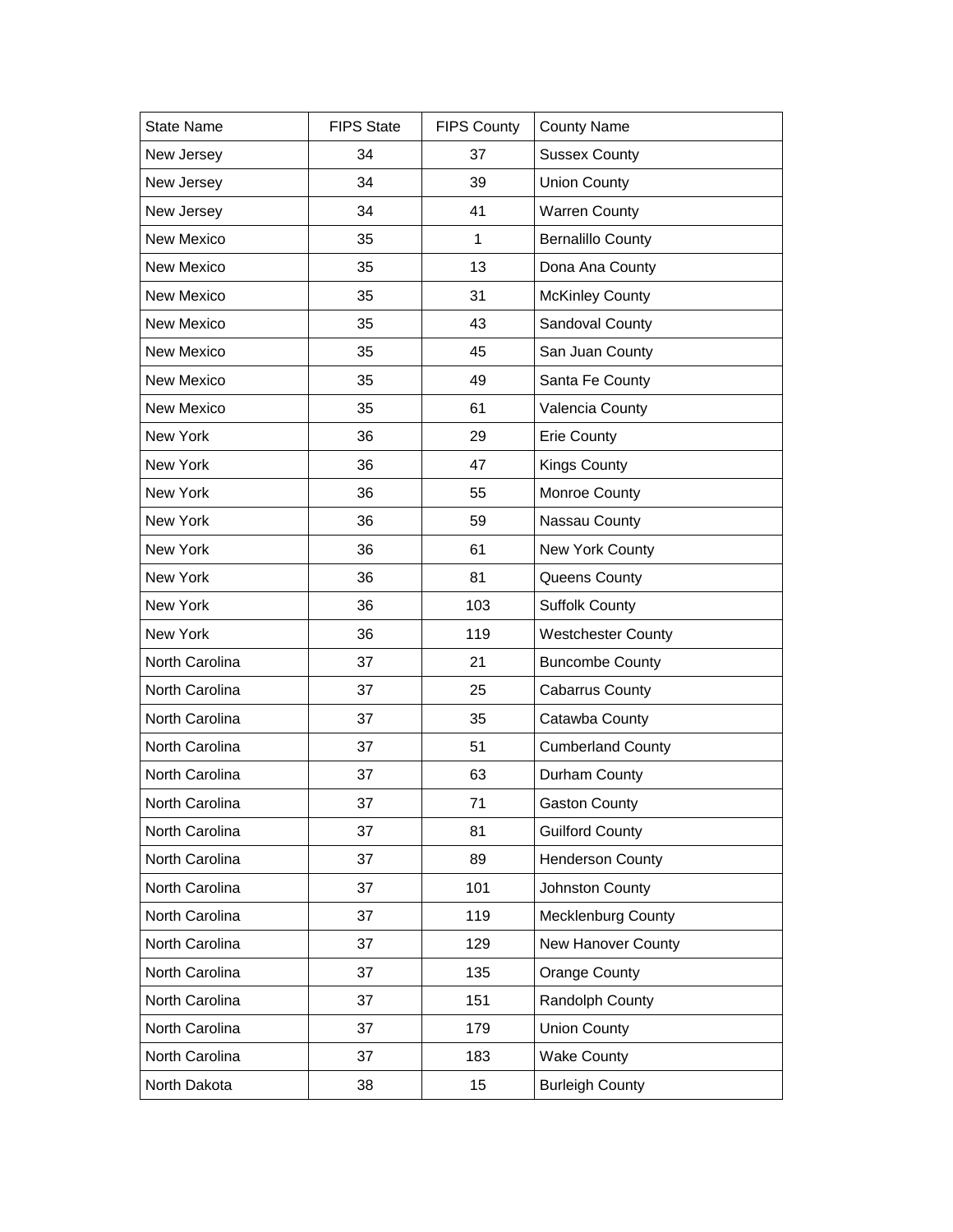| <b>State Name</b> | <b>FIPS State</b> | <b>FIPS County</b> | <b>County Name</b>         |
|-------------------|-------------------|--------------------|----------------------------|
| North Dakota      | 38                | 17                 | Cass County                |
| North Dakota      | 38                | 101                | <b>Ward County</b>         |
| Ohio              | 39                | 35                 | Cuyahoga County            |
| Ohio              | 39                | 49                 | <b>Franklin County</b>     |
| Ohio              | 39                | 61                 | <b>Hamilton County</b>     |
| Ohio              | 39                | 95                 | Lucas County               |
| Ohio              | 39                | 99                 | <b>Mahoning County</b>     |
| Ohio              | 39                | 113                | <b>Montgomery County</b>   |
| Ohio              | 39                | 151                | <b>Stark County</b>        |
| Ohio              | 39                | 153                | <b>Summit County</b>       |
| Oklahoma          | 40                | 17                 | Canadian County            |
| Oklahoma          | 40                | 27                 | <b>Cleveland County</b>    |
| Oklahoma          | 40                | 109                | Oklahoma County            |
| Oklahoma          | 40                | 143                | <b>Tulsa County</b>        |
| Oregon            | 41                | 5                  | <b>Clackamas County</b>    |
| Oregon            | 41                | 51                 | Multnomah County           |
| Oregon            | 41                | 67                 | <b>Washington County</b>   |
| Pennsylvania      | 42                | 3                  | Allegheny County           |
| Pennsylvania      | 42                | 17                 | <b>Bucks County</b>        |
| Pennsylvania      | 42                | 45                 | <b>Delaware County</b>     |
| Pennsylvania      | 42                | 51                 | <b>Fayette County</b>      |
| Pennsylvania      | 42                | 79                 | Luzerne County             |
| Pennsylvania      | 42                | 91                 | <b>Montgomery County</b>   |
| Pennsylvania      | 42                | 101                | Philadelphia County        |
| Pennsylvania      | 42                | 129                | <b>Westmoreland County</b> |
| Rhode Island      | 44                | 3                  | Kent County                |
| Rhode Island      | 44                | 5                  | <b>Newport County</b>      |
| Rhode Island      | 44                | 7                  | <b>Providence County</b>   |
| Rhode Island      | 44                | 9                  | <b>Washington County</b>   |
| South Carolina    | 45                | 3                  | <b>Aiken County</b>        |
| South Carolina    | 45                | 13                 | <b>Beaufort County</b>     |
| South Carolina    | 45                | 15                 | <b>Berkeley County</b>     |
| South Carolina    | 45                | 19                 | <b>Charleston County</b>   |
| South Carolina    | 45                | 45                 | <b>Greenville County</b>   |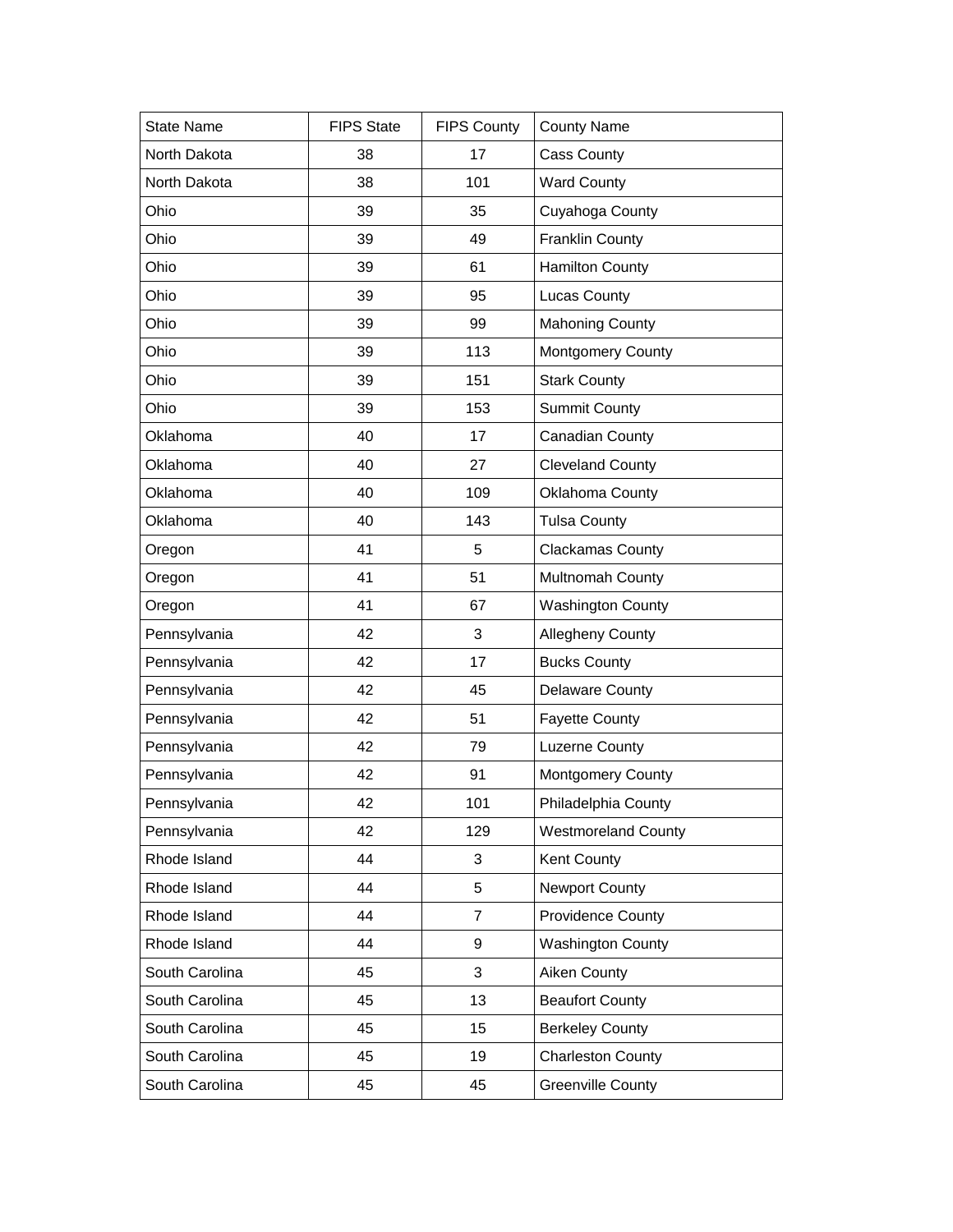| <b>State Name</b> | <b>FIPS State</b> | <b>FIPS County</b> | <b>County Name</b>       |
|-------------------|-------------------|--------------------|--------------------------|
| South Carolina    | 45                | 51                 | Horry County             |
| South Carolina    | 45                | 79                 | <b>Richland County</b>   |
| South Dakota      | 46                | 99                 | Minnehaha County         |
| South Dakota      | 46                | 103                | Pennington County        |
| <b>Tennessee</b>  | 47                | 37                 | Davidson County          |
| <b>Tennessee</b>  | 47                | 65                 | <b>Hamilton County</b>   |
| Tennessee         | 47                | 157                | <b>Shelby County</b>     |
| Tennessee         | 47                | 163                | <b>Sullivan County</b>   |
| Texas             | 48                | 29                 | <b>Bexar County</b>      |
| <b>Texas</b>      | 48                | 113                | <b>Dallas County</b>     |
| Texas             | 48                | 141                | El Paso County           |
| <b>Texas</b>      | 48                | 157                | Fort Bend County         |
| <b>Texas</b>      | 48                | 201                | <b>Harris County</b>     |
| <b>Texas</b>      | 48                | 215                | <b>Hidalgo County</b>    |
| Texas             | 48                | 303                | Lubbock County           |
| <b>Texas</b>      | 48                | 439                | <b>Tarrant County</b>    |
| Texas             | 48                | 453                | <b>Travis County</b>     |
| <b>Texas</b>      | 48                | 491                | <b>Williamson County</b> |
| Utah              | 49                | 11                 | Davis County             |
| Utah              | 49                | 35                 | Salt Lake County         |
| Utah              | 49                | 43                 | <b>Summit County</b>     |
| Utah              | 49                | 45                 | <b>Tooele County</b>     |
| Utah              | 49                | 49                 | <b>Utah County</b>       |
| Utah              | 49                | 51                 | <b>Wasatch County</b>    |
| Utah              | 49                | 57                 | <b>Weber County</b>      |
| Vermont           | 50                | $\overline{7}$     | <b>Chittenden County</b> |
| Vermont           | 50                | 11                 | <b>Franklin County</b>   |
| Vermont           | 50                | 17                 | <b>Orange County</b>     |
| Vermont           | 50                | 21                 | <b>Rutland County</b>    |
| Vermont           | 50                | 23                 | <b>Washington County</b> |
| Vermont           | 50                | 27                 | <b>Windsor County</b>    |
| Washington        | 53                | 5                  | <b>Benton County</b>     |
| Washington        | 53                | $\overline{7}$     | Chelan County            |
| Washington        | 53                | 11                 | <b>Clark County</b>      |
|                   |                   |                    |                          |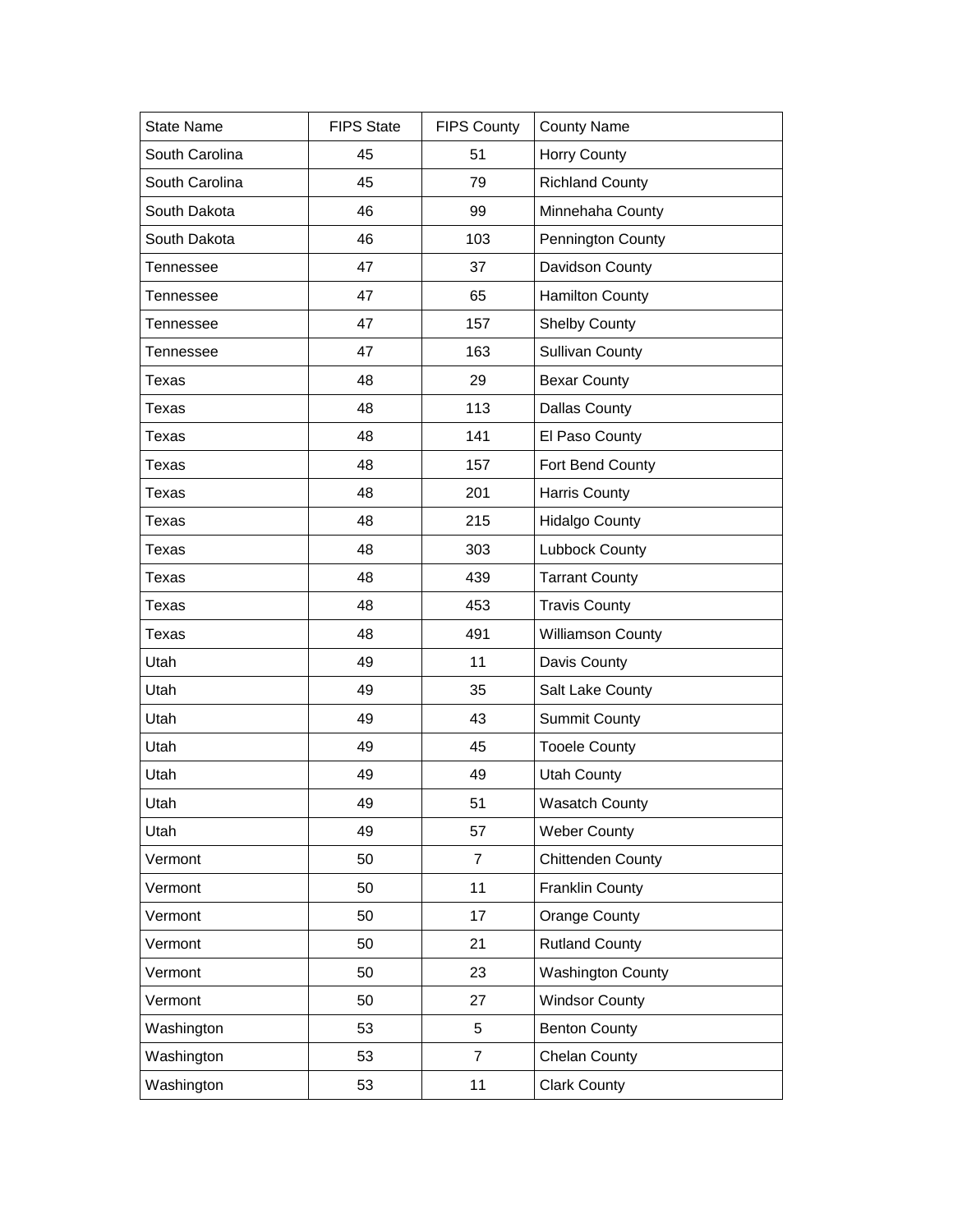| <b>State Name</b> | <b>FIPS State</b> | <b>FIPS County</b> | <b>County Name</b>      |
|-------------------|-------------------|--------------------|-------------------------|
| Washington        | 53                | 17                 | Douglas County          |
| Washington        | 53                | 33                 | King County             |
| Washington        | 53                | 35                 | <b>Kitsap County</b>    |
| Washington        | 53                | 53                 | <b>Pierce County</b>    |
| Washington        | 53                | 59                 | Skamania County         |
| Washington        | 53                | 61                 | <b>Snohomish County</b> |
| Washington        | 53                | 63                 | Spokane County          |
| Washington        | 53                | 67                 | <b>Thurston County</b>  |
| Washington        | 53                | 77                 | Yakima County           |
| West Virginia     | 54                | 39                 | Kanawha County          |
| Wisconsin         | 55                | 79                 | <b>Milwaukee County</b> |
| Wyoming           | 56                | 13                 | <b>Fremont County</b>   |
| Wyoming           | 56                | 21                 | Laramie County          |
| Wyoming           | 56                | 25                 | Natrona County          |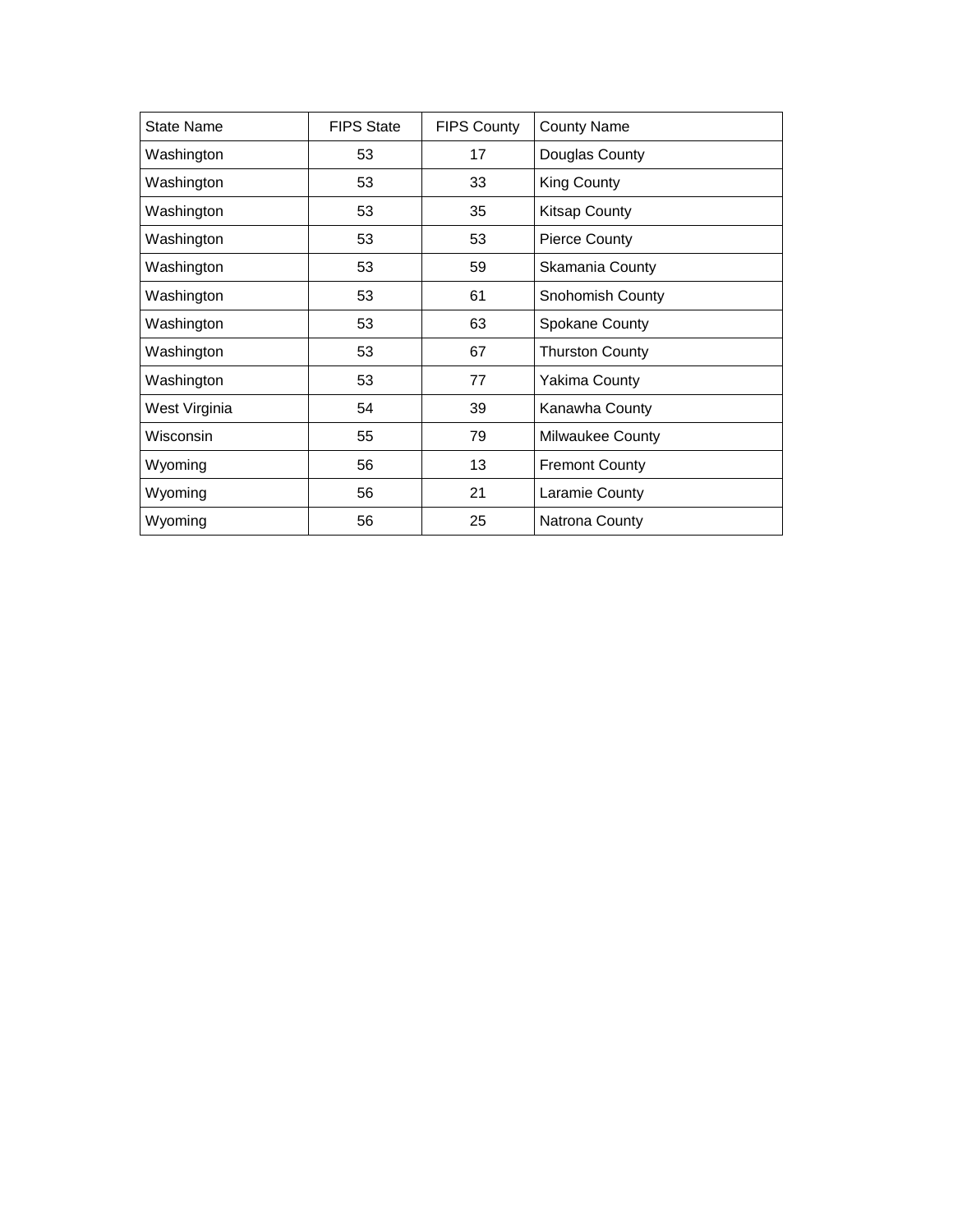## **Appendix C: Weight Class Collapsing Rules**

#### **County-level Weighting Methodology**

Respondents were assigned to a county on the basis of their FIPS county codes. Missing county codes were imputed from a value included in the purchased telephone sample that represents the county most likely associated with the telephone number before the respondent identifies a county during data collection.

All respondents in counties were then assigned to age, race, and sex categories. If a respondent's age was missing, it was imputed by using the variable IMPAGE available in the BRFSS public-use 2009 data file. If a respondent's race was missing, it was imputed by using the majority race for the county in which the respondent lives. The six age categories were 18–24, 25–34, 35–44, 45–54, 55–64, and 65+. The two race categories were non-Hispanic white, and Hispanic or non-white.

Within each county, respondents were assigned to weighting classes on the basis of the age, race, and sex categories described above. Some states do not use race in post-stratification. For the county in states that do not use race, only the age and sex groups were used to set up weighting classes. For the county in states that do use race, all three groups were used to set up weighting classes. Thus, the counties that use race had 24 initial weighting classes and counties that do not use race had 12 initial weighting classes.

Weighting classes with fewer than 19 sample members were collapsed in accordance with the following rules:

- **1.** For those counties that used race in post-stratification, the race categories within a sex category collapse if at least 80% of the age categories in that race /sex crossclassification (i,e., 5 of 6 the age categories) have fewer than 19 members. In counties that used race to create the initial weighting classes, the number of weighting classes was thus reduced from 24 to 12 if race was collapsed for both sexes and from 24 to 18 if race was collapsed for only one sex.
- **2.** Collapse the two youngest age categories in any age/sex or age/sex/race weighing class if either contains fewer than 19 members. Do the same for the two middle and the two oldest age categories in each remaining weighting class.
- **3.** If either of the age/sex or age/sex/race categories have fewer than 19 members, then the age categories were collapsed until there were 19 members in some combination of the age categories listed in the variable AGE\_C\_F.
- **4.** Do not collapse weighting classes across sex.
- **5.** Do not include a county in the reweighting that still has weighting classes with fewer than 19 sample members after all collapsing rules have been applied. These counties will be excluded from the 2009 SMART BRFSS.

There were 180 MMSAs that had at least 500 respondents in the 2009 BRFSS and at least 19 sample members in all final weighting classes. There are 283 counties within the 180 MMSAs that had at least 19 sample members in all final weighting classes. (See Appendix B in the Data Documentation for a list of these counties.) Only the respondents in these counties were given a county-level weight. To calculate the new county-level weight, we applied a post-stratification adjustment factor to the design weight ( WT2) and created the adjustment factor by taking the ratio of the total population over the sum of the design weights for each weighting class within